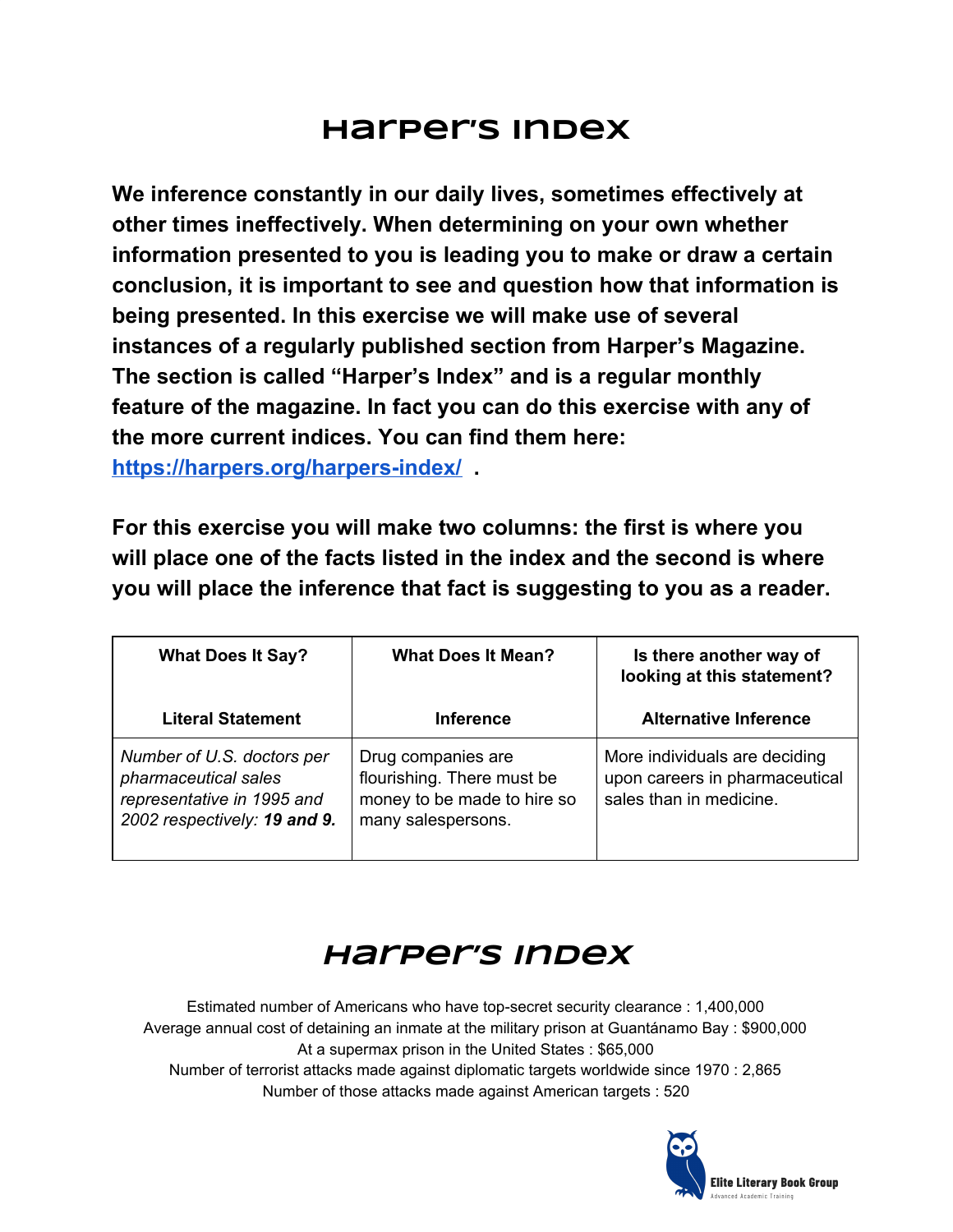Chance an African-American child has an incarcerated parent : 1 in 9 Number of years in prison to which a Texas man was sentenced in May for stealing a thirty-five-dollar rack of pork ribs : 50

Percentage of all petitions to hear a case the Supreme Court has granted in the past three years : 1 Percentage of petitions it has granted that were supported by an amicus brief from the U.S. Chamber of Commerce : 32

Factor by which the average white U.S. family was wealthier than the average non-white U.S. family before the recession : 4

Factor by which it is now : 6

Percentage of global GDP, adjusted for purchasing power, produced by developing economies in 1980 :

31

Today : 50

Portion of people killed by Australian police since 1989 who were mentally ill : 1/2 Percentage of authorized U.S. rearms dealers the ATF hasn't inspected in the past ve years : 58

Chance a U.S. youth considered at risk for suicide lives in a home with a gun : 1 in 5

Portion of young people attempting suicide without a gun who die from the attempt : 1/10

Of those attempting suicide with a gun who do : 9/10

Number of Americans who died in motor-vehicle accidents in 2010 : 33,687

Who died of suicide : 38,364

Estimated number of fingers lost to table saws annually : 4,000

Percentage of men in dual-income marriages who said they struggled with work-family conict in 1977 : 35 Who say they do today : 60

Portion of live-in domestic workers who make less than minimum wage : 2/3

Who are required to work during their scheduled time off : 3/5

Percentage change in the number of Walmart stores nationwide since 2008 : +13

In the size of Walmart's retail workforce : 0

Estimated number of homeowners whose foreclosure-abuse settlements were affected in May by a "clerical error" : 96,000

Amount these homeowners were underpaid : \$44,600,000

Number of applicants for 350 investment-banking internships Goldman Sachs offered to undergraduates this summer : 17,000

Average cost after financial aid to attend NYU for a freshman from a family making \$30,000 a year or less : \$25,462

Percentage of American cats that are overweight : 58

Number of U.S. retail jobs Doritos Locos tacos created in the past year, according to Taco Bell : 15,000 Number of retail jobs created worldwide by Apple in that same period : 400

Portion of U.S. factory workers who have a college degree : 1/4

Portion of university teaching positions that are lled by graduate students or adjunct faculty : 3/4 Percentage of college professors teaching online courses who do not believe students should receive credit for them : 72

Number of U.S. states whose highest-paid public employee is a sports coach : 37 Number of U.S. educators who have signed up for the Armed Teacher Training Program : 1,475 Date on which Nelson, Georgia, passed the Family Protection Ordinance, mandating gun ownership : 4/1/2013

Chance that a U.S. gun owner has ever called or written a member of Congress about gun-control legislation : 1 in 5

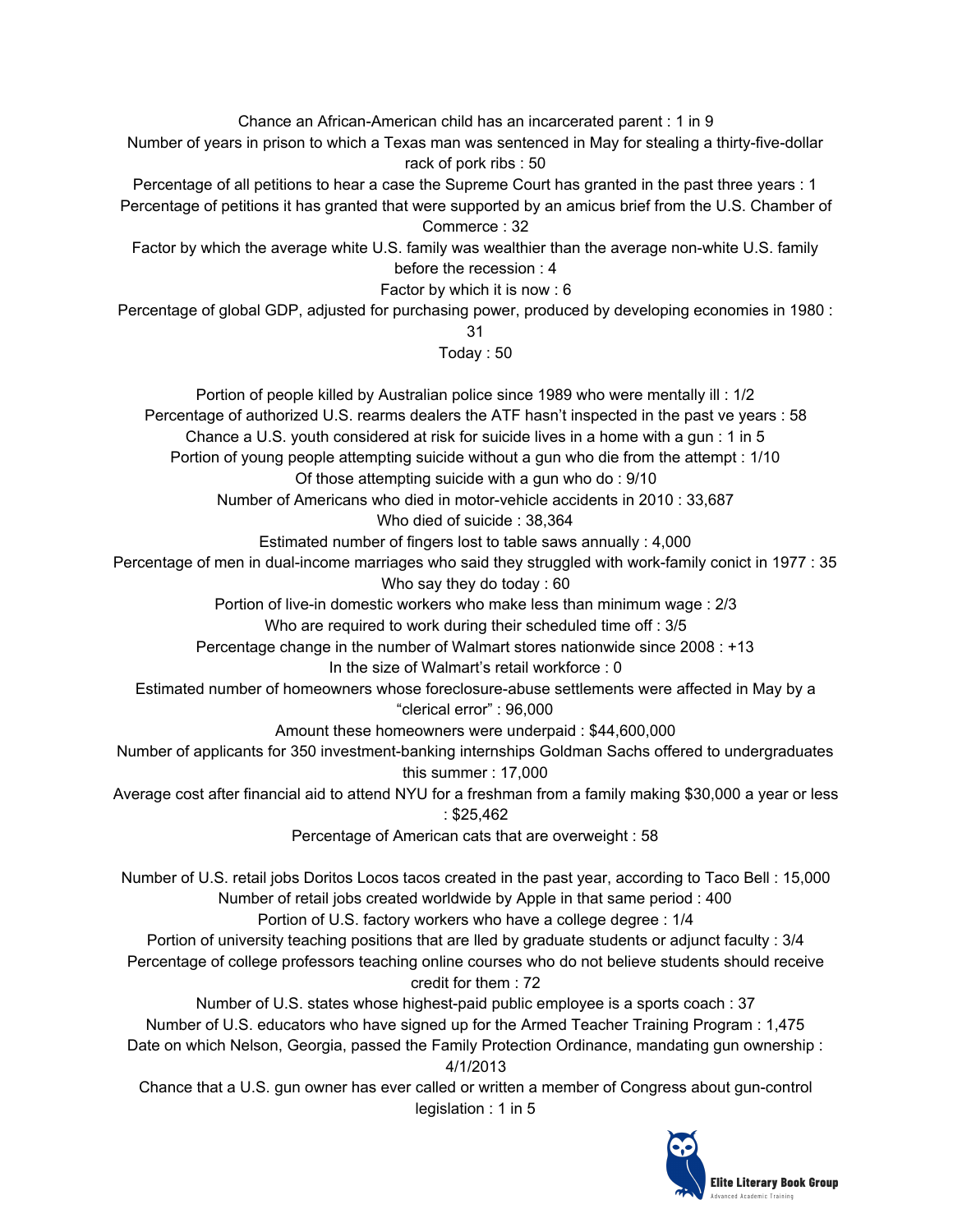That someone living in a household without a gun has : 1 in 10

Number of bills strengthening gun control that have been signed into law since the Sandy Hook shooting :

14

Number weakening gun control : 37

- Portion of Americans who envision "occasional acts of terrorism" as part of future life in the United States : 3/4
- Estimated pounds of unreported ammonium nitrate held at a Texas fertilizer plant that exploded in April : 540,000
- Factor by which this amount exceeds the threshold for reporting to the Department of Homeland Security : 270
- Number of publicly traded companies at which directors lost shareholder elections in the past three years : 175

Number of those directors who subsequently stepped down : 9

- Factor by which a conservative is less likely to buy a uorescent bulb if it is advertised as good for the environment : 2
- Years it took for the western margin of the Quelccaya ice cap in the Peruvian Andes to form : 1,600 Years it took this area to melt : 25

Portion of Arab youth who say they are "more proud to be an Arab" since the Arab Spring : 9/10 Who think their own governments have become more transparent in that time : 1/2

Portion of the Syrian population that will require humanitarian aid by the end of the year : 1/2 Estimated number of political assassinations in the Philippines since 2001 : 589

Chance that a Russian supports changing St. Petersburg's name back to Leningrad : 1 in 3 Portion of Americans who are unaware that Obamacare is law : 2/5

Percentage change in the expected prots to a hospital if a patient experiences surgical complications : +107

Minimum number of immigrants who have been involuntarily repatriated by U.S. hospitals in the past ve years : 600

Minimum number of immigrants who have been involuntarily repatriated by U.S. hospitals in the past ve years : 600

Ination-adjusted amount an average single man who turned sixty-ve in 2010 contributed to Medicare : \$61,000

Amount he can expect to receive in benets : \$180,000

Portion of U.S. stock-market activity that is made up of computer-assisted "microtrades" : 1/2 Projected cost of the transatlantic ber-optic cable being laid on the ocean oor this year : \$300,000,000 Estimated number of seconds by which it will reduce the time to make a trade between New York and

London : 0.0049

Estimated number of Beijing residents who live underground : 2,000,000

Number of early deaths in China in 2010 that have been attributed to air pollution : 1,200,000 Amount the Chinese government has budgeted for national defense this year : \$117,000,000 For domestic security : \$125,000,000

Volts of electricity delivered by anti-rape lingerie developed by three students in India : 3,800,000 Percentage of criminal suspects asked to waive their Miranda rights and speak to police who do so : 84 Number of female prison guards impregnated by a single Baltimore City Detention Center inmate in the past year : 4

Percentage change in the past twenty-ve years in the Consumer Price Index : +41

In the price of beer : +40

### Of books : –1

Number of students currently attending the thirteen Washington, D.C., public schools expected to close

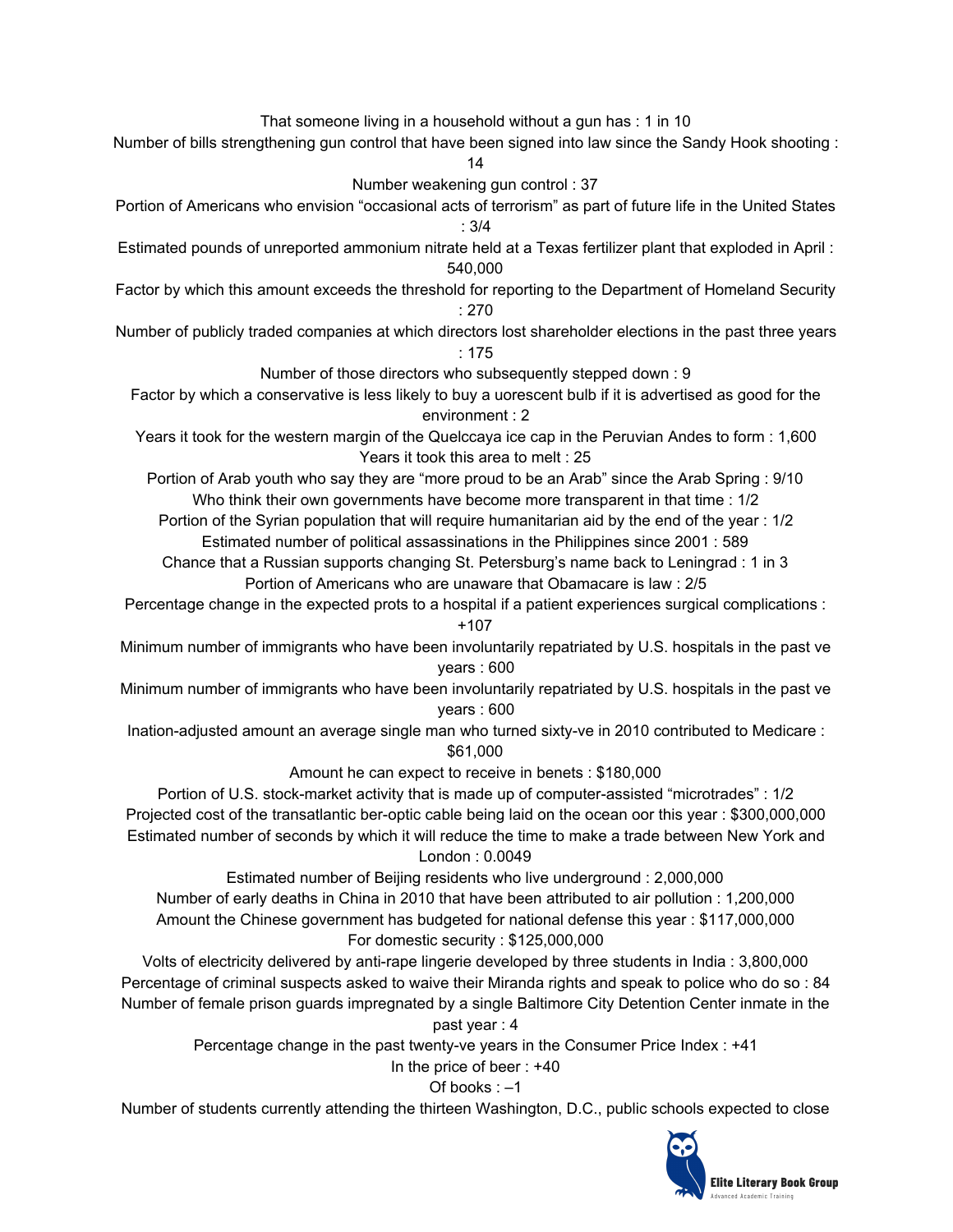this year : 2,633

Number of them who are white : 2

Percentage increase in per-student spending at major public U.S. colleges since 2005 : 23

In per-student spending on college athletes : 61

Percentage of U.S. college graduates who are women : 51.1

Of Fortune 500 CEOs who are : 4.2

Value of the Girl Scout cookies a South Carolina man stole from a warehouse this February : \$18,900 Amount the NIH has awarded in grants since 2011 to study the correlation between obesity and homosexuality : \$1,520,000

Estimated amount by which federal tax revenue will increase if the Defense of Marriage Act is overturned : \$35,000,000

Percentage change since 1970 in the portion of U.S. children growing up in single-parent households :

+133

Amount North Dakota's attorney general requested the state to budget for legal challenges to its new abortion laws : \$400,000

Portion of English children born out of wedlock in 1981 : 1/5

In 2011 : 1/2

Number of Falkland Islands residents who voted in favor of remaining part of the United Kingdom in a March referendum : 1,513

Who voted against : 3

Percentage of state-owned land in the West Bank allocated by the Israeli government for Palestinians :

0.7

For Israeli settlers : 51

Amount awarded in March to a paraplegic man trapped for thirty minutes in Disneyland's "it's a small world" ride : \$8,000

Estimated number of minutes needed to ll out the benet paperwork required by Obamacare : 45 Percentage change since Obama took ofce in the number of veterans waiting more than a year for federal

### benets : +2,231

Estimated number of patients a Brazilian doctor is suspected of having killed in order to free up hospital beds : 300

Estimated number of chicks killed in a March re at a Perdue "research facility" : 8,000

Portion of U.S. river miles capable of supporting "healthy biological communities," according to the EPA : 1/5

Amount a Tucson mayoral candidate has raised to give out free guns in the city's high-crime neighborhoods : \$13,000

> Percentage of the airtime on Fox News that is dedicated to opinion : 55 Of the airtime on MSNBC : 85

Percentage of personal income the average American making more than \$200,000 a year gives to charity : 4.2

Percentage the average American making between \$50,000 and \$100,000 a year gives : 6

Chance that a white American thinks antiwhite bias is more prevalent than antiblack bias : 1 in 2

Portion of religious Americans who believe in reincarnation : 1/4

Portion of nonreligious Americans who do : 1/4

Percentage of known human genes that are patented : 100

Portion of those caught in possession of drugs by the U.S. Border Patrol who are U.S. citizens : 3/4

Number of ploughshare tortoises found in a suitcase at a Thai airport in March : 54

Estimated world population of ploughshare tortoises : 400

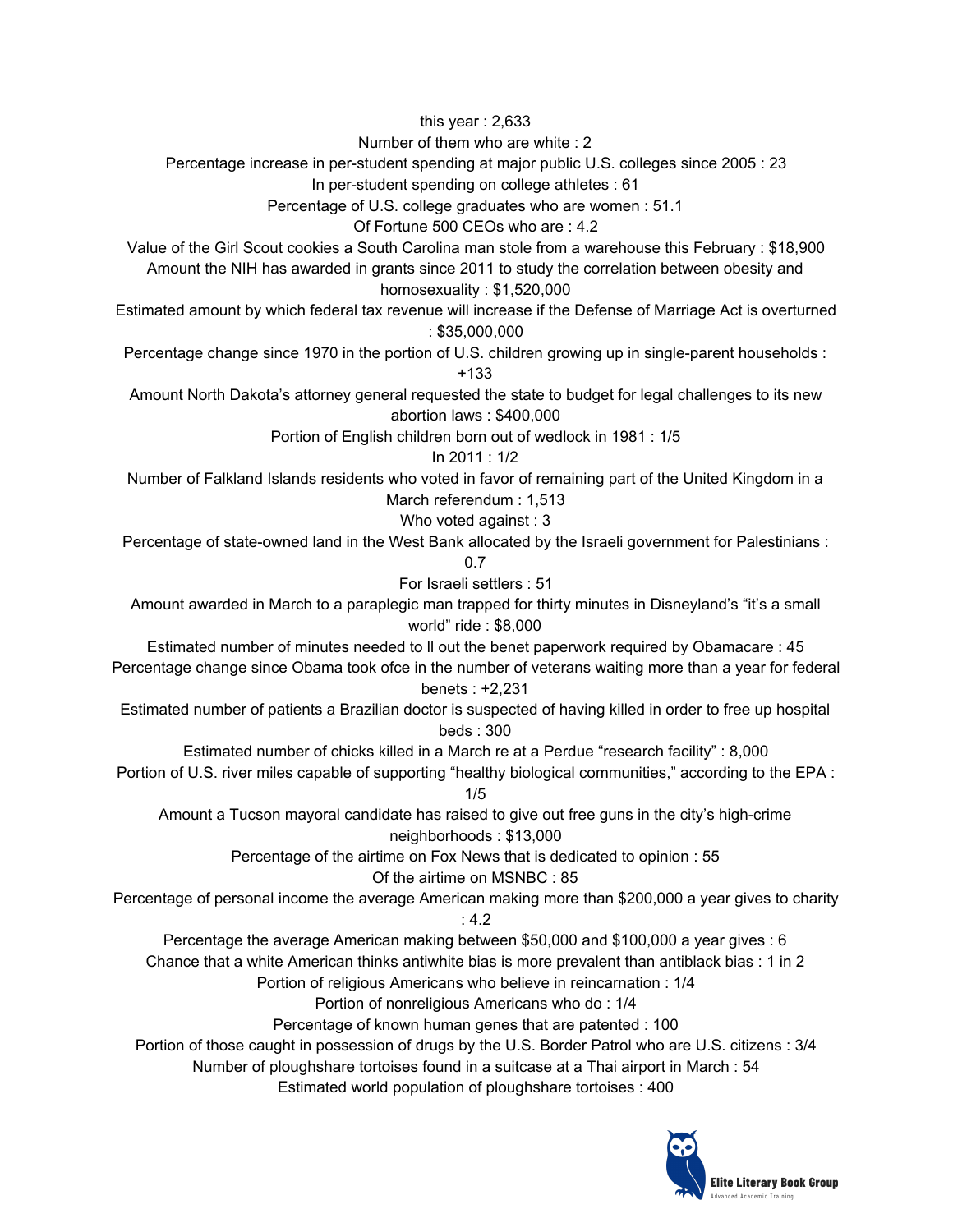Chance that a U.S. combat pilot suffers from a mental-health problem : 1 in 17 That a remote drone pilot does : 1 in 12 Estimated percentage change since 2007 in the number of U.S. veterans committing suicide each day : +22 Portion of all active-duty U.S. service people who committed suicide in 2011 who had never been deployed : 1/2 Number of people killed in mass shootings in the United States last year : 66 Number killed by Muslim-American terrorists since September 11, 2001 : 33 Number of former prosecutors President Obama has nominated to the federal judiciary : 99 Number of former public defenders : 33 Number of presidential question-and-answer sessions held with the media during George W. Bush's rst term : 355 During Obama's first term : 107 Number of on-air minutes during last fall's campaign season that CNN devoted to climate change : 23 To Joe Biden's smile : 43 Percentage change in the incomes of the top 1 percent of earners during the economic recovery : +11.2 Of the bottom 99 percent : –0.4 Chance that an American has been laid off at least once since the start of the recession : 1 in 4 Portion of Americans who believe that they are "living the American dream" : 1/4 Prots earned by Facebook last year : \$1,100,000,000 Tax refund the company received from the federal government : \$429,000,000 Percentage of movies that led the U.S. box ofce for at least one weekend in 2011 that featured Apple products : 42 Portion of all North American Internet trafc accounted for by videos streamed from Netix : 1/4 Rank of the United States among porn actor–producing nations : 1 Rank of Hungary : 2 Number of amendments made to a February parliamentary bill legalizing same-sex marriage in France : 5,395 Chance an American provides financial support to both adult children and elderly parents : 1 in 9 Percentage change since 2001 in the number of U.S. young adults who have credit card debt : –22 In the number who have student-loan debt : +54 Minimum number of exams a student must take between third and twelfth grade under No Child Left Behind : 17 Percentage change since 1976 in the test-score gap between the children of America's richest and poorest deciles : +40 Amount Florida spent per student on testing in 1996 : \$4.44 Last year : \$30.59 Percentage change since 1980 in California's spending on public universities : –13 On prisons : +436 Number of U.S. states that have fewer abortion providers today than in 1978 : 48 Portion of U.S. women with a bachelor's degree who use sterilization as their primary form of birth control  $: 1/10$ Of U.S. women without a high school diploma who do : 2/5 Factor by which white girls are more likely than black girls to binge drink : 2 Percentage change since 2002 in the portion of U.S. women who use the morning-after pill : +175 Percentage of horses in the 2012 Kentucky Derby that had the thoroughbred Mr. Prospector in their pedigree : 95

That had him in their pedigree more than once : 55

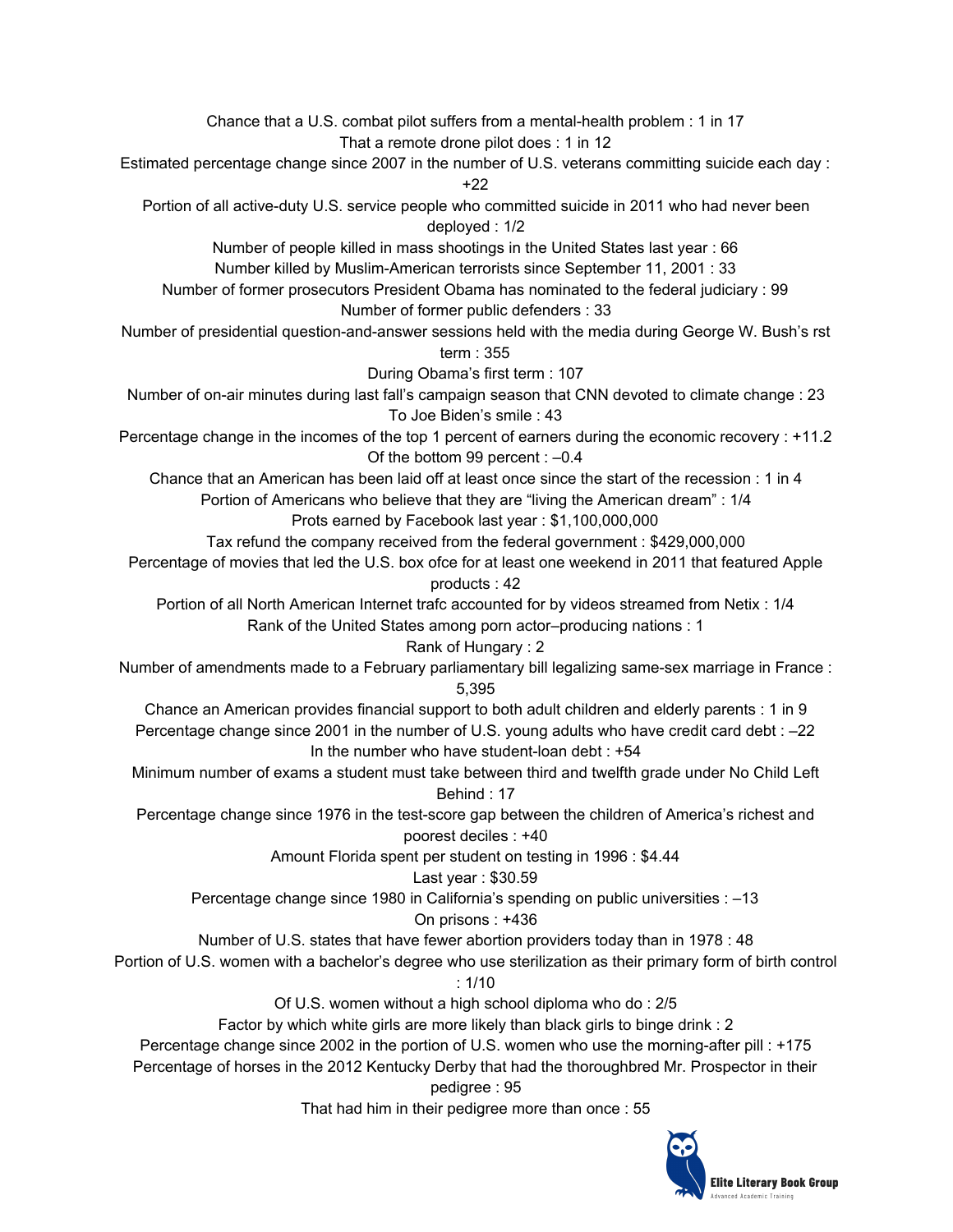Percentage of the U.S. population that is foreign-born : 13 Percentage that was foreign-born in 1913 : 15

Change in the number of undocumented immigrants living in the United States since 2007 : –900,000 Portion of Republicans who supported a "path to citizenship" in a February Washington Post poll : 3/5 Who supported the same policy when President Obama's name was included in the question : 2/5 Amount the Obama Administration spent on immigration enforcement last year : \$18,000,000,000 Amount the Justice Department spent on all law enforcement : \$12,400,000,000

Percentage of U.S. Hispanics who "strongly disagree" with the statement that racism is "by and large a thing of the past" : 32

Of U.S. whites who do : 34

#### Of U.S. blacks : 58

Number of Alabama jury-sentencing recommendations in capital cases that have been overturned by judges since 1976 : 110

Number of those cases in which judges imposed the death penalty after juries recommended life in prison : 100

Number of Egyptian police ofcers charged for attacks against civilians during the country's revolution :

#### 172

Number convicted : 2

Portion of American gun deaths in 2011 that were suicides : 2/3

Factor by which the NRA outspent all gun-control activist groups combined on lobbying in 2012 : 10

Minimum number of people accidentally shot at gun shows on "Gun Appreciation Day" in January : 5

Factor by which energy drink–related emergency-room visits have increased in the past eight years : 14

Number of reports of record-high temperatures by U.S. cities in 2012 : 362

#### Number of reports of record lows : 0

Estimated weight in pounds of debris left on the moon by NASA : 36,600

Rank of Canada among the largest producers of garbage per capita in the industrialized world : 1 Date on which Canada began withdrawing its penny from circulation : 2/4/2013

Estimated amount the withdrawal will save the government annually : \$11,000,000

Estimated amount Sarah Palin was paid per word she spoke on air during her two-year Fox News contract : \$15.85

Chances that a U.S. worker doesn't get paid sick leave : 2 in 5

Percentage change since 1969 in the portion of U.S. schoolchildren who walk or bike to school : –76 Pounds of candy given to each North Korean child in honor of Kim Jong Un's birthday, according to state

#### media : 2

Chance a North Korean child suffers from stunting due to chronic malnutrition : 1 in 3 Percentage increase in the number of college students in China since 1989 : 700

Factor by which a recent college graduate in China is likelier than a peer with only elementary education to be unemployed : 4

Pollution level recorded on January 12 in Beijing on the Air Quality Index, a scale of zero to 500 : 755 Projected sales of "e-cigarettes" in the U.S. in 2013 : \$1,000,000,000

Percentage change since 1992 in the portion of U.S. women who diet : –32

Percentage change since 2007 in the number of parenting books published annually in the United States : +27

Percentage of U.S. women who believe they have a personal responsibility to help the worse off : 42 Of U.S. men : 27

Amount of pay increases the U.S. Treasury approved last year for executives at rms that received federal bailouts : \$6,162,208

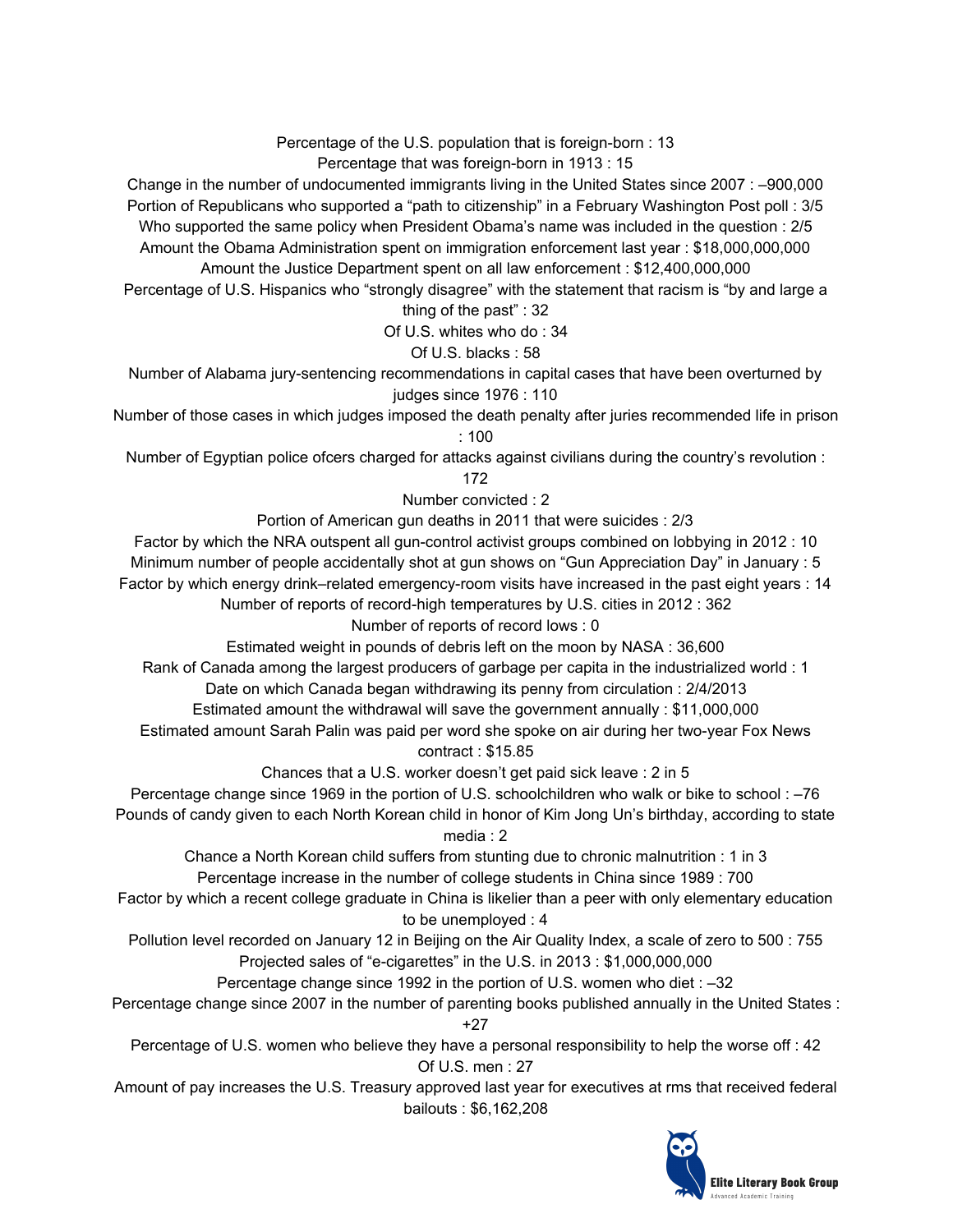Rank of chief executive officer among occupations most likely to attract psychopaths : 1

Number of the 400 wealthiest Americans who count as small-business owners under House Republicans' definition : 237

Percentage of the Bush tax cuts made permanent by the "fiscal cliff" compromise : 82 Portion of American households that will have a higher tax rate in 2013 as a result of the deal : 3/4 Percentage of likely voters who identified themselves as Tea Party members in 2010 : 24 In 2012 : 8

Portion of its annual budget that the state of Texas gives back in tax incentives to corporations : 1/2 Amount the National Rie Association's Victory Fund spent on the 2012 election : \$11,159,493

Percentage of that spending that went to support winning candidates : 0.44 Estimated portion of the world's privately held guns that are owned by Americans : 1/2 Number of U.S. children under the age of thirteen killed by rearms between 2006 and 2011 : 680 Portion of Americans infected with HIV each year who are under the age of twenty-ve : 1/4

Projected minimum percentage increase by 2050 in the number of children worldwide with type 2 diabetes : 49

Estimated number of people who died because of high cholesterol in 2010 : 2,000,000 Because of air pollution : 3,200,000

Projected year by which annual rearm fatalities will surpass motor-vehicle fatalities in the United States : 2015

Chance that a U.S. driver admits to having fallen asleep at the wheel in the past thirty days : 1 in 20 Value of supermarket gift cards the City of Los Angeles gave out as part of a one-day gun buyback in December : \$155,375

Date of a state supreme court decision that requires the University of Colorado to allow guns on campus : 3/5/2012

Number of students there who have elected to live in dorms designated for those with concealed-weapon permits : 0

Percentage increase since 1982 in the portion of U.S. college students with a "problematic" level of narcissism : 60

Percentage of Americans under the age of thirty who can identify Roe v. Wade as a decision about abortion : 44

Weeks after conception that a proposed Michigan law would allow a fetus to be claimed as a dependent on tax forms : 12

Number of India's state legislators charged with "crimes against women" : 42

Cost of removing a prole from Potential Prostitutes, a user-sourced photographic database of suspected "offenders" : \$99.95

Cost of a four-hour session at a London "cuddle workshop" : \$46

Weight in pounds of ram penises shipped to China from an Icelandic slaughterhouse after an October trade agreement : 4,000

Minimum portion of chemical food additives approved by the FDA that the agency has never tested : 3/10 Portion of antimalarial drugs privately sold in sub-Saharan Africa that are fraudulently manufactured : 1/5

Change in years in the life expectancy of a female in sub-Saharan Africa since 1970 : –0.95 Of a female in the Middle East : +16.9

Percentage of people killed by U.S. drone strikes in Pakistan in 2012 who were Taliban or Al Qaeda leaders : 2

Rank of Saudi Arabia among nations with the most viewers per capita of YouTube : 1 Portion of the world's countries in which Christians face religious harassment : 2/3 Percentage of ongoing deportations dismissed following Obama's promise to "use discretion" in

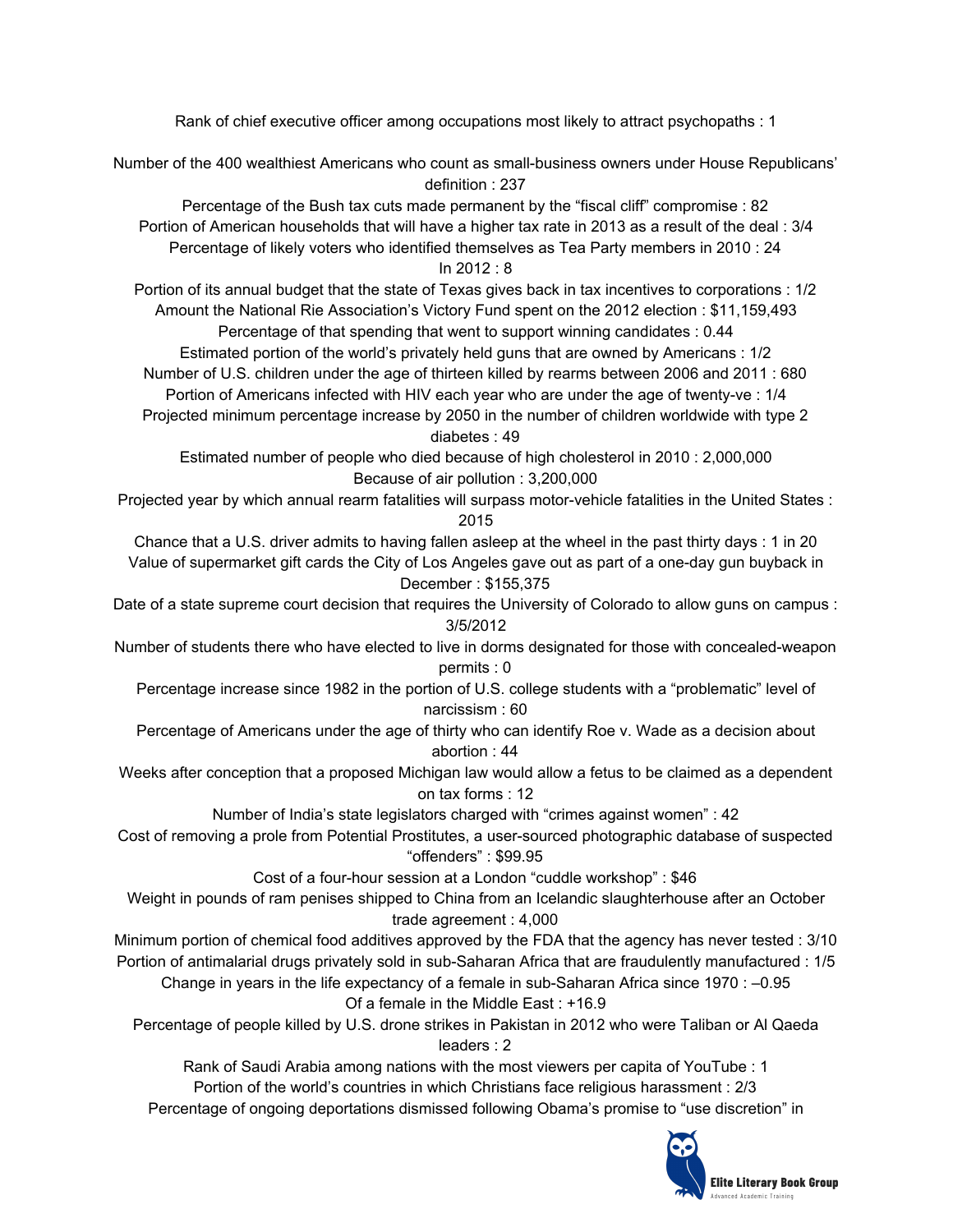immigration prosecutions : 4.8

Percentage change in the amount of money awarded to winners of the Nobel Peace Prize since 2011 : –20

Portion of U.S. law-school graduates from the past twenty-ve years not working as lawyers : 1/3 Chance a prisoner seeking a commutation of sentence under President Clinton received one : 1 in 90 Under George W. Bush : 1 in 780

Under Barack Obama : 1 in 6,631

Projected annual revenue Mexican drug cartels stand to lose from pot legalization in Colorado and Washington : \$1,400,000,000

Estimated minimum amount the Zeta cartel makes each year from the sale of coal : \$22,000,000 Minimum number of engineers and technicians it has kidnapped to run Radio Zeta and other telecommunications outlets : 21

Percentage rate at which Arcata, California, plans to tax excessive electricity use in an effort to punish marijuana growers : 45

Portion of California drivers on an average Saturday night who have potentially impairing drugs in their systems : 1/7

Portion of the U.S. House of Representatives' Democratic caucus that represents California or New York : 1/3

Amount that Crescent City, California, has budgeted for tsunami-defense construction : \$34,000,000 Percentage of children living in Japan's Fukushima Prefecture who have thyroid abnormalities : 40

Number of seconds the Long Island Power Authority spent discussing Hurricane Sandy in public meetings before the storm : 39

Number of hours before power was restored to the majority of Long Island residents affected by the storm : 361

Estimated feet by which Sandy shrank New Jersey's shoreline : 35

Last full month in which the average daily temperature did not exceed twentieth-century norms : 2/1985 Year by which the United States is projected to become the world's largest producer of oil : 2017 Percentage of U.S. troops in Afghanistan who consume at least one energy drink per day : 45 Percentage of those consuming three or more such drinks per day who "sometimes" or "often" fall asleep on the job : 44

Date of the first combat death of a female U.S. service member in Iraq : 3/23/2003 Date on which the U.S. Army began testing body armor designed for women : 8/20/2012 Estimated cost of maintaining Afghanistan's national security forces in the year after U.S. troops leave : \$4,100,000,000

Annual budget of the Afghan government : \$3,300,000,000 (see pages 51–52)

Percentage of U.S. government contracts intended for small businesses that went to large corporations in 2011 : 37

> Portion of the total value of all U.S. currency accounted for by \$100 bills : 3/4 By coins : 1/25

Percentage by which an unemployed American is likelier to have a heart attack : 35

By which an American in poverty is likelier to have suffered depression : 96

Projected increase in the number of doctors in the U.S. health-care system by 2020 : 50,100 In the number of patients : 36,000,000

Pounds by which the average American's self-reported "ideal weight" has increased since 1990 : 13 Chance that an average American ate at McDonald's yesterday : 1 in 12

Value of the 220 diamonds swallowed by a South African jewel smuggler in November : \$265,000 Average price for an ounce of human breast milk at a U.S. hospital : \$4

Minimum number of pill capsules containing powdered human fetuses smuggled from China into South

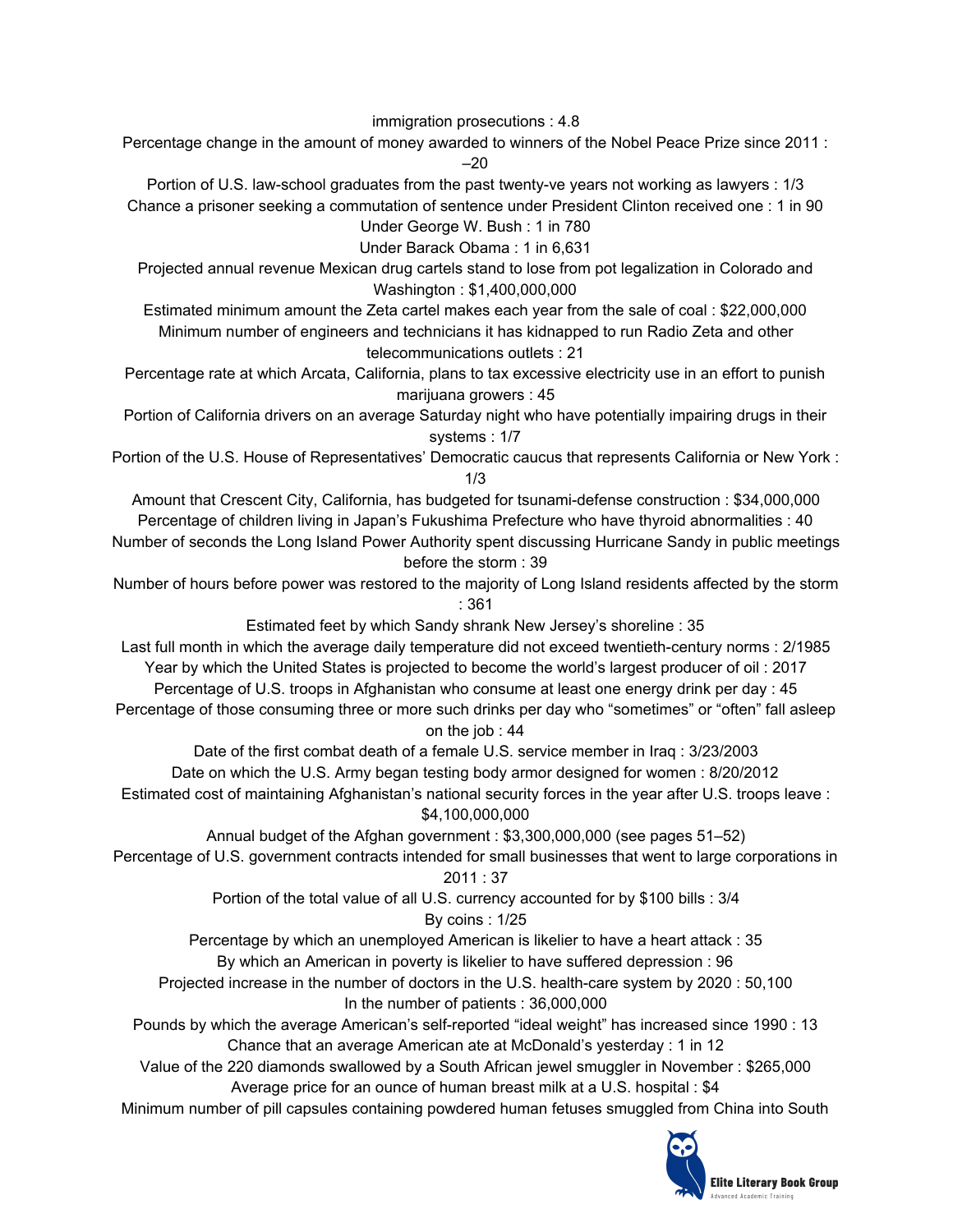Korea since 2011 : 28,864

Percentage of Americans who say China "can't be trusted" : 68

Chance that an Israeli Jew believes Israel practices "apartheid" against Palestinians : 1 in 2

Factor by which Northeasterners were more likely than Southerners to support racial integration in 1963 :

2.6

By which they are more likely to support gay marriage today : 1.5

Estimated number of roses the United States imports annually from Colombia and Ecuador for Valentine's Day : 184,830,000

Cost to have the remains of a cremated pet set off in a fireworks display by an Australian circus performer : \$990

Minimum number of years it will take to cross-breed an extinct species of Galapagos tortoise back into existence : 100

Percentage of the world's supply of donkey cheese that the tennis player Novak Djokovic intends to buy : 100

Percentage by which U.S. college enrollment is expected to decline this fall : 15

Average percentage by which a 2020 college graduate is projected to earn less in their first postgraduate year than a 2019 graduate : 20

Number of new jobs created in the United States since the end of the Great Recession : 21,275,000

Number of new unemployment claims filed in the four weeks after COVID-19 was declared a national emergency : 22,026,000

Percentage of U.S. small-business owners who say their business won't survive if the COVID-19 crisis lasts six months : 62

Of restaurant owners who say so : 85

Estimated number of U.S. restaurants that closed for good in March : 20,000

Percentage by which U.S. households earning at least \$90,000 per year are more likely to have groceries delivered : 80

Percentage of white workers in the United States who can work from home : 30

Percentage of black workers who can : 20

Of Latino workers : 16

# **Working with Inference and Harper's Index**